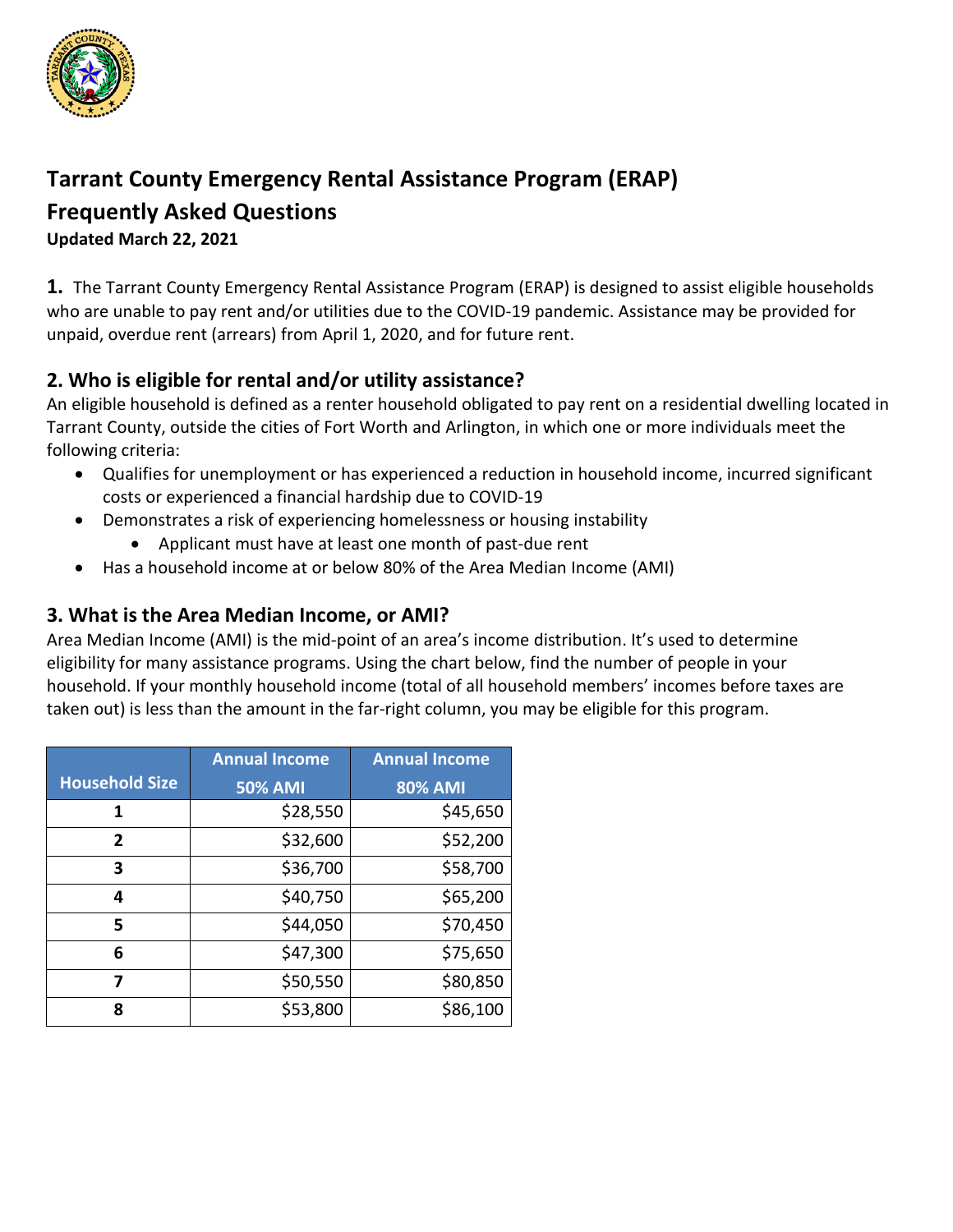#### **4. In what order will applications be processed?**

Applications will be prioritized based on the following point system:

- Current eviction notice or case 5 points
- Unemployed for 90 days or more 5 points
- Household income 50% AMI or lower 10 points

Applications that meet eligibility criteria but do not receive prioritization points will be processed in the order they are received, once current, prioritized applications have been reviewed.

### **5. If I currently receive or have received other rental assistance, may I still apply?**

Yes; however, this program will not help with rent or utility expenses that have been or will be reimbursed by another program. An applicant/household may only apply for assistance for months that have not already been paid by another source of funding.

If an eligible household receives a monthly federal subsidy (*e.g*., a Housing Choice Voucher, Public Housing, or Project-Based Rental Assistance) and the tenant's rent is adjusted according to changes in income, the renter household may receive assistance through this program for the tenant's portion of the rent expense.

### **6. How do I apply?**

This process requires the property landlord to complete the landlord portion of the application first. Once your landlord has completed the required portion of the application, you will receive an email with a link to complete the tenant portion. If your landlord has not yet applied, you may begin by clicking [HERE](http://www.getrenthelp.com/) [\(www.getrenthelp.com\)](http://www.getrenthelp.com/) to answer a few basic questions. The application will send an email to your landlord on your behalf asking them to begin an application.

The application works best when you use Chrome and will not work with Internet Explorer. You will be required to upload certain documents prior to completing and submitting your application. Please have the following documents ready, as applicable:

For all applicants:

- Applicant identification (driver's license, social security card or any other photo identification card)
- Copy of eviction notice, notice to vacate, or eviction case information

Income Documentation for all household members – must provide one or more of the following:

- 2020 tax return
- Bank statements for three months prior to date of application that show wage payments
- Paycheck stubs/wage statements dated within 60 days of date of application
- Employer attestation of wages paid within 60 days of date of application
- Unemployment Statement

• SNAP, TANF or Medicaid statement/approval letter dated within 60 days of date of application For Utilities:

- Current utility bill or invoice from utility provider(s) that includes applicant name, tenant address, amount due, due date, utility provider name and address
- If applying for utility assistance only (not rent), applicant must also provide a current, signed lease agreement

If you do not have internet at home, you may go to your city library, community center, or other public building with free Wi-Fi connection. If you need help filling out your application, please call 817.850.7940, Option 1.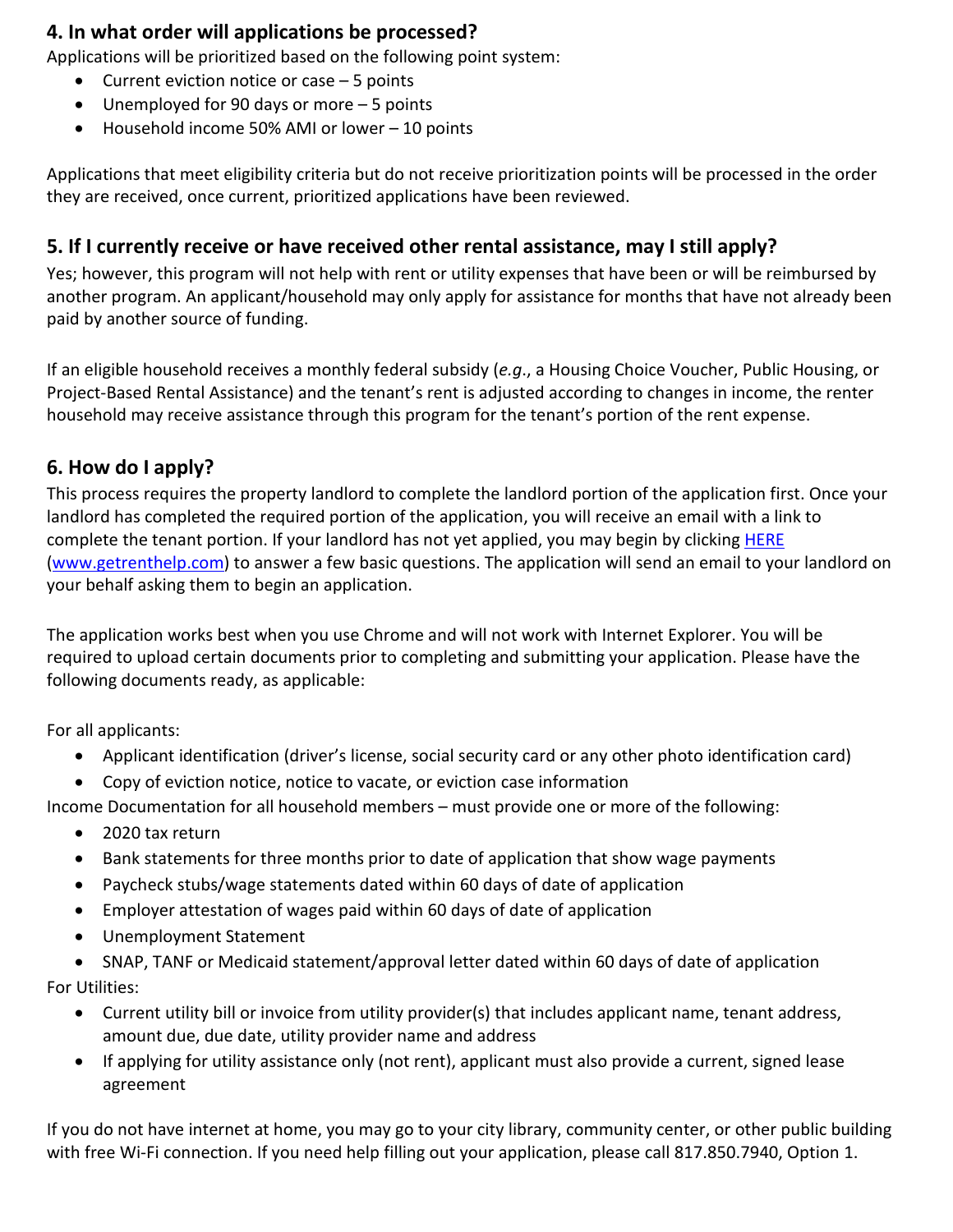## **7. I am a landlord/property owner/property manager. May I apply on behalf of my tenants?**

Yes. Landlords, property owners and managers must complete the landlord portion of the application before the tenant completes the tenant section. The application allows a landlord to apply for multiple tenants at one time. Please have the following information and documents ready for EACH TENANT before applying:

- Tenant full name, address, and email address
- Current lease agreement for tenant
- Current tenant ledger
- Current (rev. Oct. 2018) W-9 form

Once a landlord begins the process, the tenant will receive an email with a link to complete and submit the application.

## **8. How will rent and utilities be paid?**

Payments are made directly to landlords and/or utility providers on behalf of eligible households. Call 817.850.7940, Option 1 if your landlord refuses to apply to the Tarrant County ERAP.

### **9. How long does assistance last?**

If applicant/household is eligible, assistance will be provided for the following:

- Past-due rent (rent arrears) plus three months in future rent, for a total of up to 12 months
- Rent arrears plus three months in future rent, for a total of up to 15 months if more than 9 months in arrears exists at time of application
- Arrears only if 15 months in arrears exists at time of application
- Utility arrears plus current month utility expense if applicant provides current month's utility bill
- Additional assistance may be provided for future rent in three-month increments or utility payments one month at a time

To receive continued assistance for rent, applicants will be required to submit updated income documentation every three months, and landlords will be required to submit an updated ledger for the corresponding period. To receive continued assistance for utilities, applicants will be required to submit utility bills monthly and updated income documentation every three months.

## **10. I owe back rent from early in the pandemic. Can I apply for help?**

Yes. Assistance may be provided for unpaid, overdue rent (arrears) from April 1, 2020, and for future rent.

## **11. I'm not behind on rent yet, but I can't keep up much longer. Can I apply for help?**

You must have at least one month of past-due rent to qualify for assistance.

# **12. I have already received an eviction notice. Can you help me?**

Yes. Please refer to FAQ 6 for information on how to apply. Be sure to upload a copy of the notice with your application to receive prioritization points as described in FAQ 4.

# **13. Will rental assistance be counted as income, potentially disqualifying me for other aid?**

Payments made on behalf of households are not treated as household for purposes of determining eligibility for benefits or assistance under other federal, state, or local programs.